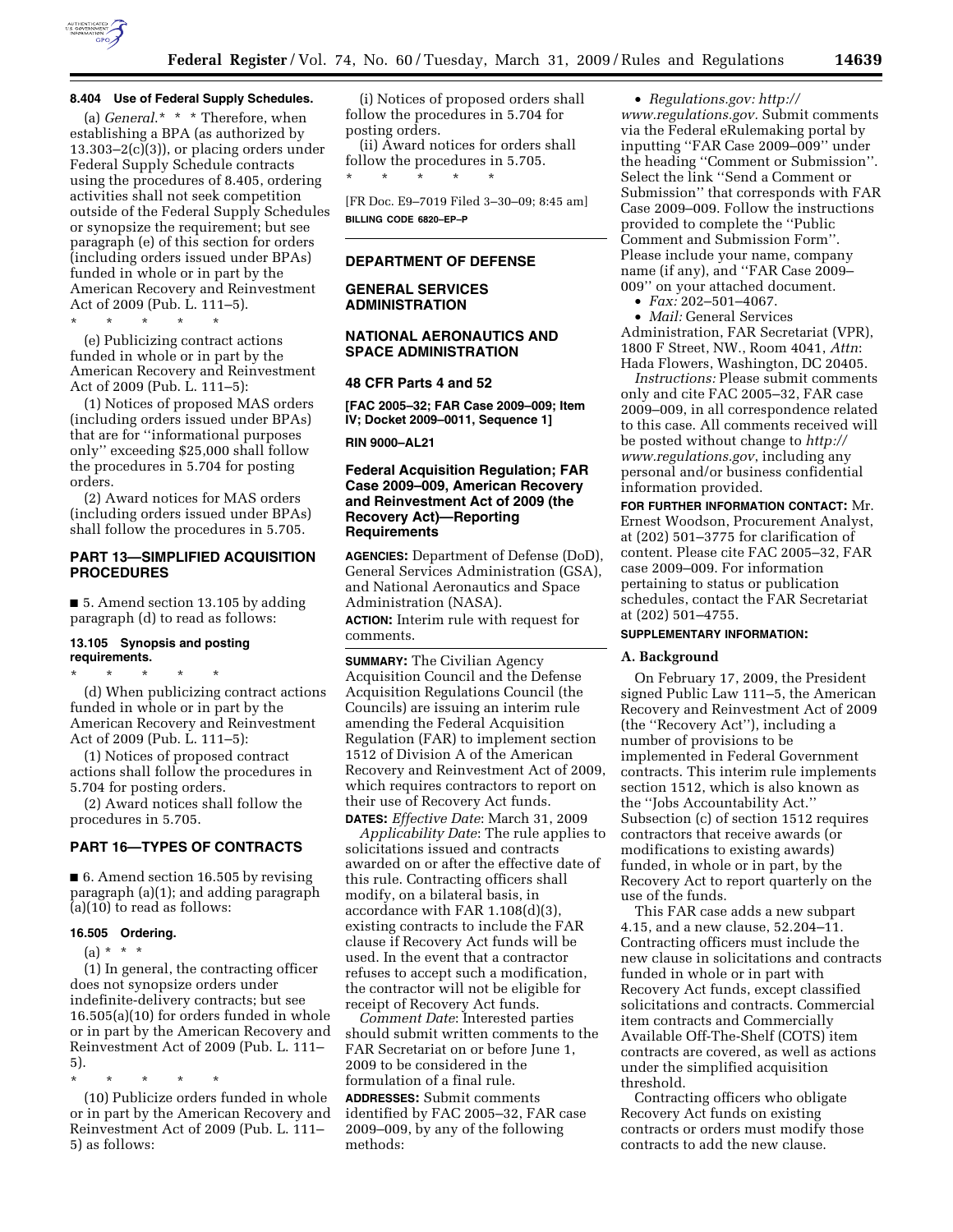Contracting officers shall ensure that the contractor complies with the reporting requirements of the new clause. Contracting officers are not responsible for validating report content, only that a report was submitted as required. The online reporting tool will allow the contracting officer to monitor this as a matter of contract performance.

Reports from contractors for all work funded, in whole or in part, by the Recovery Act, and for which an invoice is submitted prior to June 30, 2009, are due no later than July 10, 2009. Thereafter, reports shall be submitted no later than the 10th day after the end of each calendar quarter. Contractors will report the information, using the online reporting tool available at *http:// www.FederalReporting.gov*, using instructions at that Web site. The online reporting tool is being developed for use by the July 10th timeframe. The data elements to be reported are outlined in the clause 52.204–11, in paragraph (d).

The Government intends to prepopulate as many data elements as possible to reduce the burden on contractors and first-tier subcontractors by using information available in other Government systems. For instance, the Government is considering prepopulating congressional districts based on nine-digit zip codes, funding agency, North American Industry Classification System (NAICS) code, and parent DUNS.

While Section 1512(c)(4) requires reporting on all Federal Financial Accountability and Transparency Act (FFATA) data elements, including the compensation information, it limits the reporting to first-tier subcontractors that meet the applicability requirements. The FAR clause requires this compensation disclosure for prime contractors, because to exclude prime contractors while requiring disclosure for first-tier subcontractors would be unsupportable given the transparency goals of both FFATA and the Recovery Act.

#### **B. Determinations**

The Councils provide the following determinations with respect to the rule's applicability to contracts and subcontracts in amounts not greater than the simplified acquisition threshold, commercial items, and commercially available off-the-shelf (COTS) items.

1. *Applicability to contracts at or below the simplified acquisition threshold*. Section 4101 of Public Law 103–355, the Federal Acquisition Streamlining Act (FASA) (41 U.S.C. 429), governs the applicability of laws to contracts or subcontracts in amounts not greater than the simplified acquisition threshold. It is intended to limit the applicability of laws to them. FASA provides that if a provision of law contains criminal or civil penalties, or if the Federal Acquisition Regulatory Council makes a written determination that it is not in the best interest of the Federal Government to exempt contracts or subcontracts at or below the simplified acquisition threshold, the law will apply to them. Therefore, given section 1512 of the Recovery Act which requires that prime contractors report information on their use of Recovery funds, and the initial implementing guidance for the Recovery Act issued on February 18, 2009 by the Director of the Office of Management and Budget (OMB) committing to an unprecedented level of transparency and accountability for taxpayer dollars, the FAR Council has determined that it is in the best interest of the Federal Government to apply this rule to contracts or subcontracts at or below the simplified acquisition threshold, as defined at 2.101.

2. *Applicability to Commercial Item contracts*. Section 8003 of Public Law 103–355, the Federal Acquisition Streamlining Act (FASA) (41 U.S.C. 430), governs the applicability of laws to commercial items, and is intended to limit the applicability of laws to commercial items. FASA provides that if a provision of law contains criminal or civil penalties, or if the Federal Acquisition Regulatory Council makes a written determination that it is not in the best interest of the Federal Government to exempt commercial item contracts, the provision of law will apply to contracts for commercial items. The same applies for subcontracts for commercial items.

Therefore, given section 1512, of the Recovery Act, which requires that prime contractors report information on their use of recovery funds, and the initial implementing guidance for the Recovery Act issued on February 18, 2009 by the Director of the Office of Management and Budget (OMB) committing to an unprecedented level of transparency and accountability for taxpayer dollars, the FAR Council has determined that it is in the best interest of the Federal Government to apply the rule to commercial items, as defined at 2.101, both at the prime and subcontract levels.

3. *Applicability to Commercially Available Off-The-Shelf (COTS) item contracts*. Section 4203 of Public Law 104–106, the Clinger-Cohen Act of 1996 (41 U.S.C. 431), governs the applicability of laws to the procurement of commercially available off-the-shelf

(COTS) items, and is intended to limit the applicability of laws to them. Clinger-Cohen provides that if a provision of law contains criminal or civil penalties, or if the Administrator for Federal Procurement Policy makes a written determination that it is not in the best interest of the Federal Government to exempt COTS item contracts, the provision of law will apply. The same applies for subcontracts for COTS items.

Therefore, given section 1512, of the Recovery Act which requires that prime contractors report information on their use of recovery funds, and the initial implementing guidance for the Recovery Act issued on February 18, 2009 by the Director of the Office of Management and Budget (OMB) committing to an unprecedented level of transparency and accountability for taxpayer dollars, the Administrator, Office of the Federal Procurement Policy, has determined that it is in the best interest of the Federal Government to apply the rule to Commercially Available Off-The-Shelf (COTS) item contracts and subcontracts, as defined at FAR 2.101.

#### **C. Request for Public Comments**

The Councils ask for public comments on the interim rule, and the following additional issues:

1. The statute requires a description of the work (implemented at 52.204– 11(d)(5)). Should the Government provide a list of broad categories of work under the Recovery Act from which the contractor would select and, if so, what should these be?

2. The definitions of ''jobs created'' and ''jobs retained'' are currently based on a conversion of part-time or temporary jobs into ''full-time equivalent'' (FTE) jobs. In order to do such a conversion, these part-time hours must be divided by the number of hours in a full-time schedule. This interim rule leaves the definition of full-time schedule to each individual company's discretion based on its existing practices. With respect to the methodology described in the interim rule for estimating jobs created or retained:

- —Is the use of FTE and the description provided consistent with existing business practices and systems?
- —Is a standardized methodology based on FTE necessary or do contractors have existing practices that adequately address other than fulltime jobs to avoid inflating estimated numbers for jobs created and jobs retained? Should the Government allow contractors to use any method consistent with their existing practice as long as the contractor provides an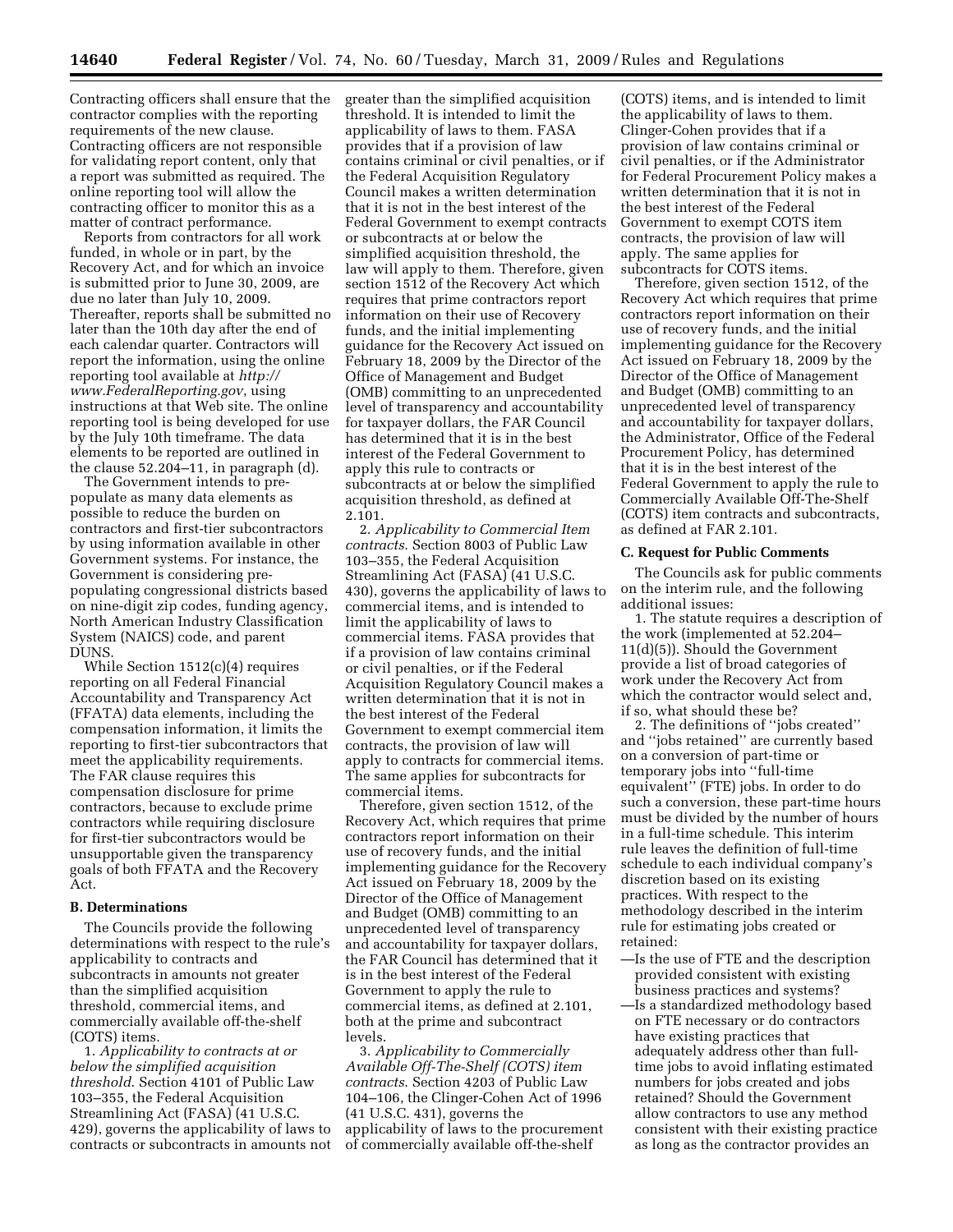explanation of the methodology, including a description of how parttime and temporary employees are addressed?

—If the Government were to standardize the number of hours in a ''full-time schedule,'' would this increase the burden of reporting on jobs created or retained?

3. If the Government were to require companies to separately invoice for all supplies or services funded by the Recovery Act, what challenges would this pose? Are there any benefits?

4. Is there information not customarily provided that would make it easier for companies to segregate their invoices to separately identify items funded by the Recovery Act?

5. Are there challenges to obtaining the information required from first-tier subcontractors? If so, how could the rule be changed to ease the submission of this information from both a prime contractor and subcontractor perspective?

6. Does the definition of ''Total compensation'' used in the clause provide sufficient clarity? If not, what specifically should be clarified?

7. Would it be useful to provide an Alternate clause that would allow agencies to identify meaningful distinct ''projects'' within the contract for the purpose of requiring the contractor to report employment impact and progress by ''project'' rather than for the contract as a whole? For example, if the contract called for work in distinct geographic areas, the report might provide more meaningful information if the contractor were to report employment impact and progress separately by geographic area. This would not require individual reports but rather separate sections within the quarterly report.

8. Currently, this rule requires contractors to report on invoiced amounts because the Government assumed that it would be extremely difficult for the contractor employee responsible for report submission, to report on ''receipt of funds.'' Would a contractor be able to separately identify when Recovery Act funds were received and be able to identify the payment to particular deliverables? How difficult would this be to track and report on a quarterly basis?

This is a significant regulatory action and, therefore, was subject to Office of Management and Budget (OMB) review under Section 6(b) of Executive Order 12866, Regulatory Planning and Review, dated September 30, 1993. This rule is not a major rule under 5 U.S.C. 804.

# **D. Regulatory Flexibility Act**

This interim rule may have a significant economic impact on a substantial number of small entities, within the meaning of the Regulatory Flexibility Act, 5 U.S.C. 601, *et seq*., because it requires contractors to report on their use of Recovery Act funds. An Initial Regulatory Flexibility Analysis has been prepared and the results of the analysis show that the direct cost of this rule on an average cost-per-contractor basis does not appear to rise to the level of being economically significant (*i.e*. \$100,000,000); however, the Councils request comments on this finding.

Therefore, the Councils have prepared an Initial Regulatory Flexibility Analysis (IRFA) for public comment that is summarized as follows:

This Initial Regulatory Flexibility Analysis has been prepared consistent with 5 U.S.C. 603.

1. Reasons for the action.

This action implements section 1512 of the American Recovery and Reinvestment Act of 2009 (Recovery Act), which requires contractors to report quarterly on their use of Recovery Act funds.

2. Objectives of, and legal basis for, the rule.

The objective of the Recovery Act is to create jobs, restore economic growth, and strengthen America's middle class through measures that modernize the nation's infrastructure, enhance America's energy independence, expand educational opportunities, preserve and improve affordable health care, provide tax relief, protect those in greatest need, and provide for other purposes. This rule implements section 1512 of the Recovery Act which requires contractors, as a condition of receipt of funds, to report quarterly on their use of those funds. These reports will be made available to the public. The Recovery Act is designed to provide unprecedented transparency to the American taxpayer.

3. Description and estimate of the number of small entities to which the rule will apply.

The rule imposes a clause in any award document funded by the Recovery Act, requiring the contractor to publicly disclose information related to the use of funds and specific information about first-tier subcontract awards. This clause requires contractors to report on use of Recovery Act funds. The clause imposes a public reporting burden on prime contractors and, in a more limited way, on their first-tier subcontractors. According to the Federal Procurement Data System (FPDS), there are 129,331 active and unique prime Federal contractors. The estimate for the number of active and unique prime federal contractors that will participate in awards funded by the Recovery Act is 20,013, of which 4,003 or 20 percent are estimated to be small businesses. It is also noted that this is 20 percent of prime contractors, which should not be confused with the 23 percent small business contracting goal which is based on dollars and that continues to apply to both Recovery

Act spending and agencies' ongoing procurement spending.

The number of first-tier subcontractors estimated to participate in Recovery Act awards is 60,039 or three times the number of prime contractors. Of these 60,039 Recovery Act first-tier subcontractors, it is estimated that 25 percent, or 15,010, will be small businesses.

Based on the above, the estimated total number of small businesses, prime and subcontractors, to which this rule will apply is 19,013 and the estimated total number of other than small businesses to which this rule will apply is 61,039.

4. Description of projected reporting, recordkeeping, and other compliance requirements of the rule, including an estimate of the classes of small entities which will be subject to the requirement and the type of professional skills necessary for preparation of the report or record.

The rule requires Federal prime contractors, both small and other than small businesses, to report quarterly on their use of funds received under the Recovery Act. The rule applies to all Federal contractors regardless of size or business ownership. Such a report would probably be prepared by a company contract administrator or contract manager or a company subcontract administrator. The information required in the report is primarily information that companies would maintain for their own business purposes including, but not limited to, contract or other award number, the dollar amount of invoices, the supplies or services delivered, a broad assessment of progress towards completion, the estimated number of new jobs created or retained resulting from the award, and first-tier subcontract information (or aggregate information if the subcontract is less than \$25,000, or the subcontractor is an individual or had gross income in the previous tax year of less than \$300,000). While most of the data elements impose only one-time burden collection, some will require quarterly updates.

There are three data elements required in the report that will likely require some additional effort: (1) Estimating the cumulative number of jobs created each calendar quarter, (2) estimating the cumulative number of jobs retained each calendar quarter, and (3) providing the name and total compensation of each of the five most highly compensated officers of the contractor for the calendar year in which the contract is awarded, which applies at both the prime and first-tier subcontract level. The rule also requires the prime contractor to report certain information, required by the Federal Funding Accountability and Transparency Act of 2006 (FFATA), about first-tier subcontracts (though all awards under \$25,000 will be aggregated, eliminating the need to report transaction-level data). The prime contractor will have most of this information in the subcontract award document, such as the name of the subcontractor, award number, and date of award. However, the prime contractor will have to obtain four of the elements directly from the first-tier subcontractor: (1) The unique identifier (DUNS Number) ''for awards of \$25,000 or more'' as well as for the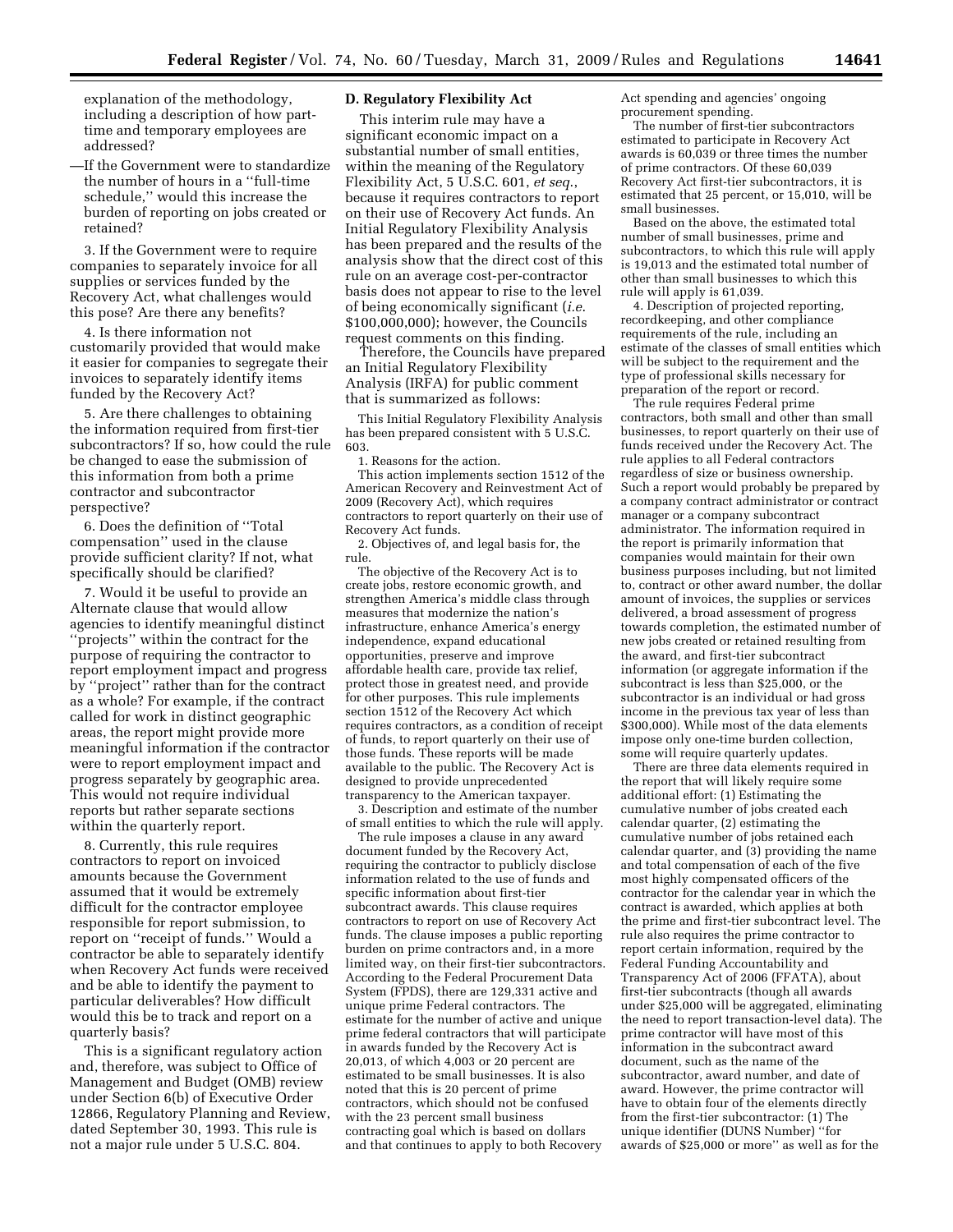subcontractor's parent company, if the subcontractor has a parent company, (2) subcontractor's physical address, (3) subcontract primary performance location, and (4) the compensation information described earlier as required by FFATA and reflected in section 1512 of the Recovery Act.

With respect to the DUNS Number, we anticipate that most first-tier subcontractors have a DUNS Number as it is a requirement for receipt of any Government contract. However, a company that never received nor anticipated a Government contract might not have a DUNS number and will have to register for one with Dunn and Bradstreet. The registration process is not burdensome, can be done online or by phone, and requires only information any company would have on hand for business purposes. First-tier subcontractors are not required to register in the Central Contractor Registration (CCR) as a consequence of this rule.

With respect to compensation information, this requirement results from FFATA and will not apply if the public has access to information about compensation of the senior executives through periodic reports filed under section 13(a) or 15(d) of the Securities Exchange Act of 1934 (15 U.S.C. 78m(a), 78o(d)) or section 6104 of the Internal Revenue Code of 1986. Otherwise, each prime contractor and first-tier subcontractors will have to disclose the compensation information if it received (1) 80 percent or more of annual gross revenues in Federal awards; and (2) \$25M or more in annual gross revenue from Federal awards. Because this requirement of FFATA became law on December 26, 2007, we anticipate that those companies to which it applies are aware of the requirement and have been preparing to provide this information.

5. Relevant Federal rules which may duplicate, overlap, or conflict with the rule.

The rule includes the reporting requirements stipulated by FFATA in FAR Case 2008–039 FFATA flow-down and 2008– 037 Financial Disclosure.

These cases are in process and as they are finalized, they will be amended to ensure that they do not duplicate, overlap, or conflict with the requirements of this interim rule.

6. Description of any significant alternatives to the rule which accomplish the stated objectives of applicable statutes and which minimize any significant economic impact of the rule on small entities.

The rule requires Federal prime contractors to respond to all of the reporting requirements, eliminating some of the reporting burden on first-tier subcontractors despite the fact that they will have to provide some information to the prime contractor. Also, all of the reporting elements applied to first-tier subcontractors, a significant percentage of which will be small businesses, are one-time collection burdens. The Government believes that the rule will further minimize the reporting burden on Government contractors, including all small businesses, as well as other businesses, by using existing Federal acquisition/ registration systems to pre-populate certain data elements.

The FAR Secretariat will be submitting a copy of the IRFA to the Chief Counsel for Advocacy of the Small Business Administration. Interested parties may obtain a copy from the FAR Secretariat. The Councils will consider comments from small entities concerning the affected FAR Parts 4 and 52 in accordance with 5 U.S.C. 610. Interested parties must submit such comments separately and should cite 5 U.S.C. 601, *et seq*. (FAC 2005–32, FAR case 2009–009), in all correspondence.

#### **E. Paperwork Reduction Act**

The Paperwork Reduction Act (Pub. L. 104–13) applies because the interim rule contains information collection requirements. Accordingly, the FAR Secretariat forwarded an emergency information collection request for approval of new information collection requirements to the Office of Management and Budget (OMB) under 44 U.S.C. Chapter 35, *et seq*. OMB approved the new information collection requirements as follows:

1. OMB Control No. 9000–0166—One Time Reporting Requirements for Prime Contractors.

2. OMB Control No. 9000–0167—One Time Reporting for First-tier Subcontractors.

3. OMB Control No. 9000–0168—One Time Reporting, Compensation Requirements.

4. OMB Control No. 9000–0169— Quarterly Reporting for Prime Contractors.

Comments on the interim rule as well as the collection will be considered in the revisions to both the rule and the collection.

Any award funded by the Recovery Act will contain the clause at 52.204– 11. This clause requires contractors to report on use of Recovery Act funds. The clause imposes public reporting burden on prime contractors and, in a more limited way, on their first-tier subcontractors. According to the Federal Procurement Data System (FPDS), there are 129,331 active and unique prime Federal contractors as of February 2009. The estimate for the number of active and unique prime Federal contractors that will participate in awards funded by the Recovery Act is 20,013. This is based on using a factor of .16 of 129,331, derived by dividing 129,331 by \$517B in procurement obligations for fiscal year 2008 or by dividing estimated Recovery Act dollars for contracts (\$80B: Government's best estimate of Recovery Act dollars to be obligated by contracts is between \$60 and \$80 billion; using \$80 billion for calculation purposes) by \$517B. Of the estimated 20,013 Recovery Act prime contractors,

it is estimated that 20 percent, or 4,003, will be small businesses. It should be noted that this is 20 percent of prime contractors; this should not be confused with the 23 percent small business contracting goal which is based on dollars and that continues to apply to both Recovery Act spending and agencies' ongoing procurement spending.

The number of first-tier subcontractors estimated to participate in Recovery Act awards is 60,039. This was derived by estimating three first-tier subcontractors for each prime contractor. Of these 60,039 Recovery Act first-tier subcontractors, it is estimated that 25 percent, or 15,010, will be small businesses.

Based on the above, the estimated total number of small businesses, prime and subcontractors, to which this rule will apply is 19,013 and the estimated total number of other than small businesses to which this rule will apply is 61,039.

Though Section 1512 requires that the reports be completed by the prime contractor for all data elements, for practical purposes, the prime contractor will have to obtain certain information from their first-tier subcontractors, hence the flow-down requirements of paragraph (d)(10) of the clause. Additionally, the information required on the prime contractor award varies from that required for the first-tier subcontract awards. For instance, the elements at paragraphs (d)(1) through (9) are collection burdens associated with the prime contract award while the elements in (d)(10)(i) through (ix) are associated with first-tier subcontracts.

Finally, the elements required by Section 1512 of the Recovery Act are a combination of those that will be updated in each quarterly report, such as jobs created and retained and progress towards completion of the overall purpose and expected outcomes or results of the contract and those that are one-time collection burdens, such as award number and date and all of the reporting requirements for first-tier subcontracts. Therefore, the following analysis separately estimates the burden associated with the one-time reporting elements and those that are updated quarterly. The parenthetical reference after the description of each reporting element refers to the FAR clause. The hours estimated per response include the time for reviewing instructions, searching existing data sources, gathering the data, and completing the collection of information. The estimated total annual burden associated with reporting requirements of FAR 52.204–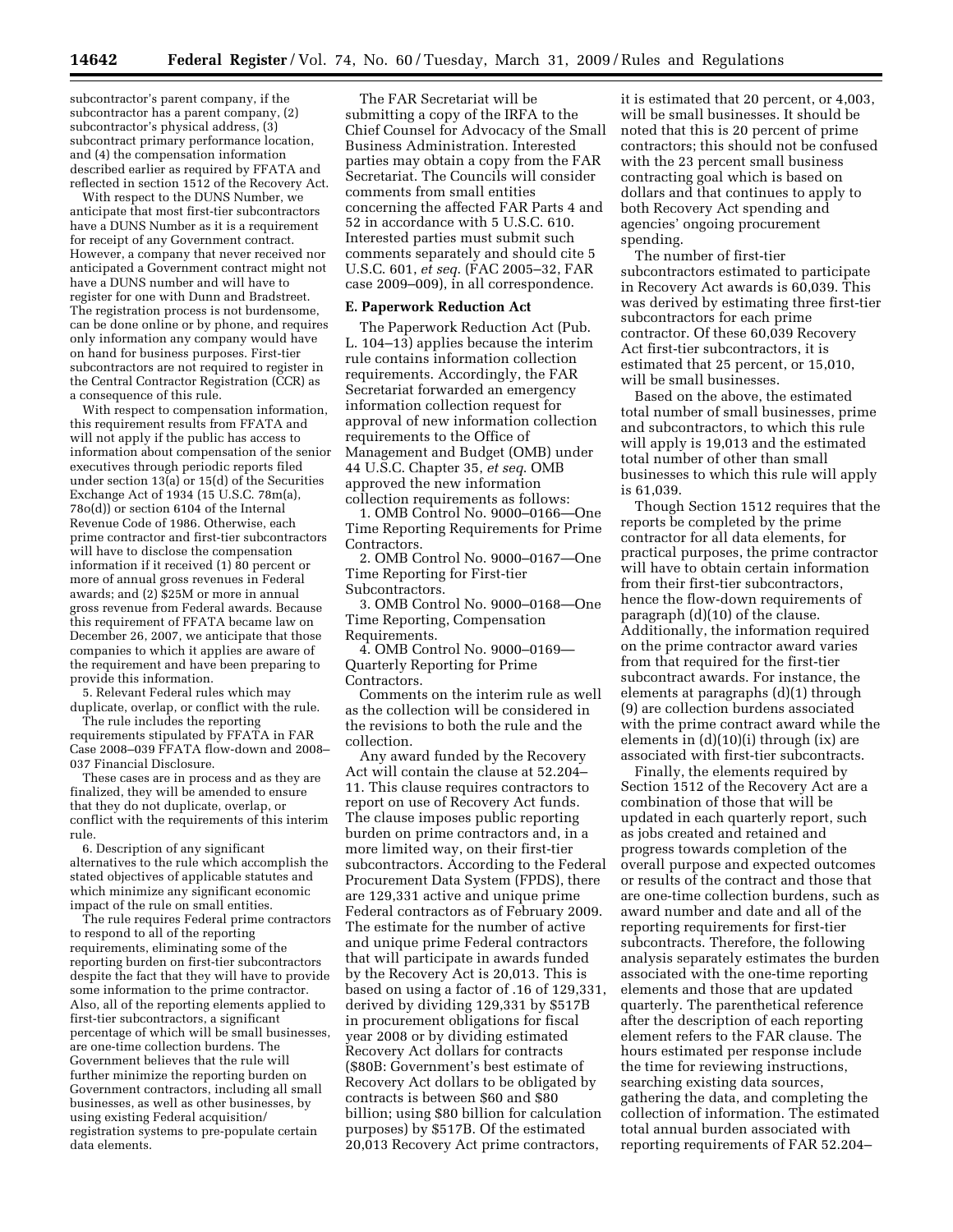11 is \$31,725,468, based on the following:

#### *One-Time Reporting Elements*

1. *OMB Control No. 9000–0166—One Time Reporting Requirements for Prime Contractors*. One-time reporting elements for which the burden is imposed on the prime contractor include the following:

a. The award number for both its Government contract and first-tier subcontracts  $((d)(1)$  and  $(d)(10)(viii)$ ;

b. Program or project title, if any, for its Government contract ((d)(4));

c. A description of the overall purpose and expected outcomes or results of the contract and first-tier subcontracts, including significant deliverables and, if appropriate, units of measure ((d)(5) and  $(d)(10)(vii);$ 

d. Name of the first-tier subcontractor  $((d)(10)(ii));$ 

e. Amount of the first-tier subcontract award  $((d)(10)(iii));$ 

f. Date of the first-tier subcontract award  $((d)(10)(iv))$ ;

g. Applicable North American Industry Classification System (NAICS) code  $((d)(10)(v))$ ; and

h. Funding agency  $((d)(10)(vi))$ .

We estimate the total annual public cost burden for these elements to be \$850,544 based on the following: *Respondents:* 20,013.

*Responses per respondent*: 1.25 (reflects estimate that 25 percent of contractors will have more than one Recovery Act funded award on which to report).

*Total annual responses:* 25,016. *Preparation hours per response:* .5. *Total response burden hours:* 12,508. *Average hourly wages* (\$50.00+36.35

percent overhead): 68.00. *Estimated cost to the public:*  \$850,544.

2. *OMB Control No. 9000–0168—One Time Reporting, Compensation Requirements*. A one-time reporting element for which the burden is imposed on certain prime contractors and first-tier subcontractors to publicly disclose the names and total compensation of each of the contractor's or first-tier subcontractor's five most highly compensated officers, for the calendar year in which the award was made  $((d)(8)$  and  $(d)(10)(xi))$  (see applicability requirements in the clause at (d)(8) and (d)(10)).

While Section 1512(c)(4) of the Recovery Act requires reporting on all FFATA data elements, including the compensation information, it limits the prime's reporting responsibility to firsttier subcontractors that meet the applicability requirements. The FAR clause requires this compensation

disclosure for prime contractors as well because to exclude prime contractors while requiring disclosure for first-tier subcontractors would be unsupportable given the transparency goals of both FFATA and the Recovery Act.

There are likely to be some prime contractors that already provide public access to the compensation of senior executives through periodic reports filed under section 13(a) or 15(d) of the Securities Exchange Act of 1934 or section 6104 of the Internal Revenue Code of 1986. For purposes of this analysis, the Government estimates that 5 percent of prime contractors already provide such public access. There are also likely to be some first-tier subcontractors that do not meet either of the revenue thresholds for applicability. For purposes of this analysis, the Government estimates that 5 percent of first-tier subcontractors will not have to disclose compensation information because they do not meet the revenue thresholds.

We estimate the total annual public cost burden for these elements to be \$19,392,444, based on the following:

*Respondents*: 76,049 (20,013 primes-5 percent=19,012+60,039 first-tier subcontractors-5 percent=57,037).

*Responses per respondent*: 1.25 (reflects estimate that 25 percent of all respondents will have more than one Recovery Act funded award on which to report).

*Total annual responses:* 95,061. *Preparation hours per response:* 3. *Total response burden hours:* 285,183. *Average hourly wages* (\$50.00+36.35 percent overhead): \$68.00.

*Estimated cost to the public:*  \$19,392,444.

3. *OMB Control No. 9000–0167—One Time Reporting for First-tier Subcontractors.* 

One-time reporting elements for which the burden is imposed only on the first-tier subcontractor include the following:

a. Unique identifier (DUNS Number) for the subcontractor receiving the award and for the subcontractor's parent company, if the subcontractor has a parent company ((d)(10)(i));

b. Subcontractor's physical address including street address, city, state, and country. Also include the nine-digit zip code and congressional district if applicable((d)(10)(ix)); and

c. Subcontract primary performance location including street address, city, state, and country. Also include the nine-digit zip code and congressional district if applicable  $((d)(10)(x))$ .

The Government expects that most first-tier subcontractors will have a DUNS number. However, if a company has never received nor anticipated a Government contract, it would be required to register for a DUNS number which is not an onerous process and can be done online or by phone using information a company would have on hand for business purposes.

We estimate the total annual public cost burden for these elements to be \$1,275,816, based on the following:

*Respondents:* 60,039. *Responses per respondent*: 1.25

(reflects estimate that 25 percent of firsttier subcontractors will have more than one Recovery Act funded award on which to report).

*Total annual responses:* 75,049. *Preparation hours per response:* .25. *Total response burden hours:* 18,762. *Average hourly wages* (\$50.00+36.35 percent overhead):\$68.00.

*Estimated cost to the public:*  \$1,275,816.

4. *OMB Control No. 9000–0169— Quarterly Reporting for Prime Contractors*. Elements updated quarterly for which the burden is imposed on the prime contractor include the following:

a. The amount of Recovery Act funds invoiced by the contractor, cumulative since the beginning of the contract  $((d)(2));$ 

b. A list of all significant services performed or supplies delivered, including construction, for which the contractor has invoiced ((d)(3));

c. An assessment of the contractor's progress towards the completion of the overall purpose and expected outcomes or results of the contract (*i.e*., not started, less than 50 percent completed, completed 50 percent or more, or fully completed). This covers the contract (or portion thereof) funded by the Recovery Act  $((d)(6))$ ;

d. A narrative description of the employment impact of the Recovery Act funded work ((d)(7)(i) through (ii)); and

e. For subcontracts valued at less than \$25,000 or any subcontracts awarded to an individual, or subcontracts awarded to a subcontractor that in the previous tax year had gross income under \$300,000, the contractor shall only report the aggregate number of such first tier subcontracts awarded in the quarter and their aggregate total dollar amount ((d)(9)).

We estimate the total annual public cost burden for these elements to be \$10,206,664, based on the following: *Respondents:* 20,013.

*Responses per respondent*: 1.25 (reflects 4 reports multiplied by a factor of 1.25 to reflect Government's estimate that 25 percent of contractors will have more than one Recovery Act funded award on which to report).

*Total annual responses:* 100,065.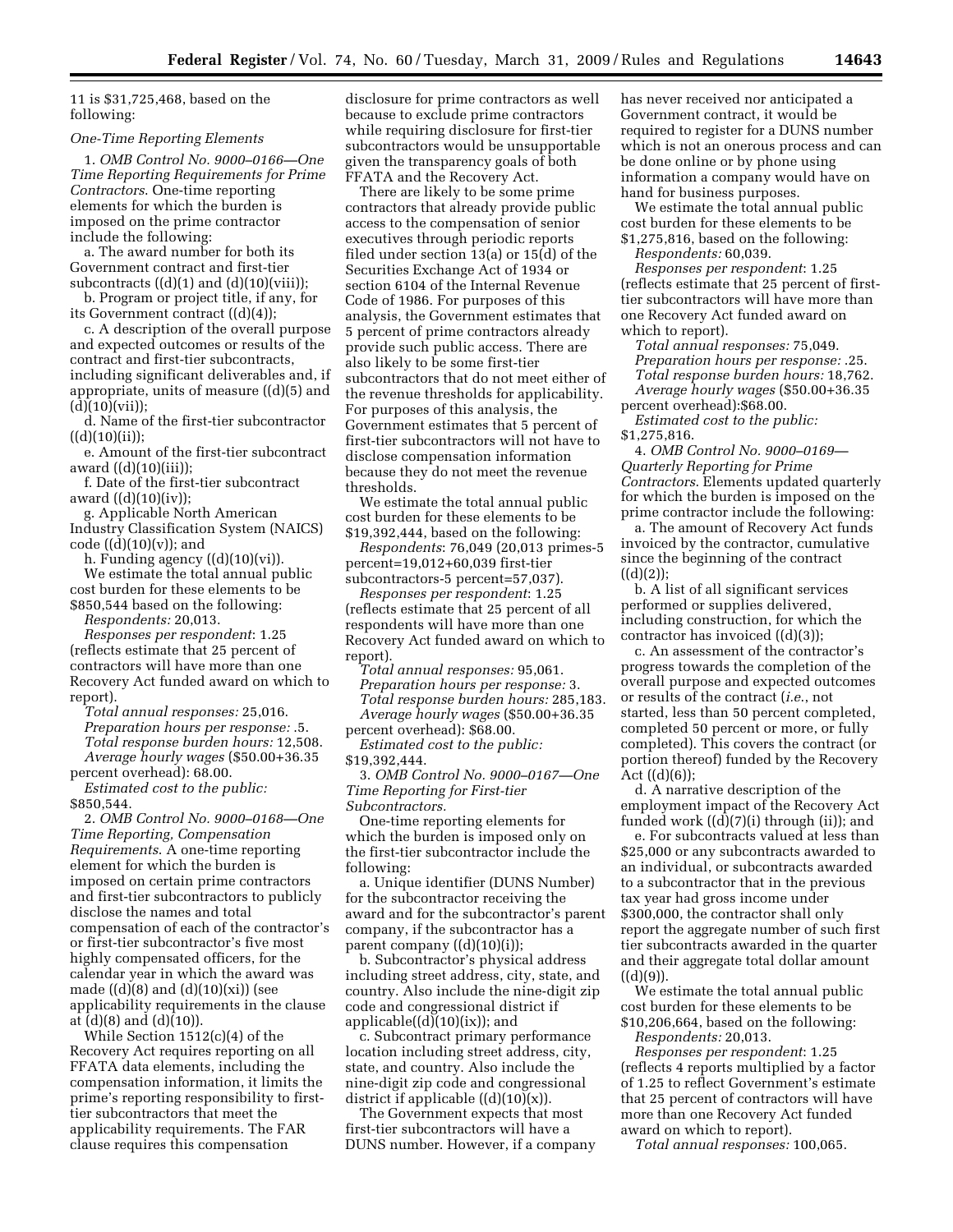*Preparation hours per response:* 1.5. *Total response burden hours:* 150,098. *Average hourly wages* (\$50.00+36.35 percent overhead): \$68.00.

*Estimated cost to the public:*  \$10,206,664.

#### **F. Request for Comments Regarding Paperwork Burden**

Submit comments, including suggestions for reducing this burden, not later than June 1, 2009 to: FAR Desk Officer, OMB, Room 10102, NEOB, Washington, DC 20503, and a copy to the General Services Administration, FAR Secretariat (VPR), 1800 F Street, NW., Room 4041, Washington, DC 20405. Please cite the applicable OMB Control No.: 9000–0166; 9000–0167; 9000–0168; or 9000–0169, and FAR Case 2009–009, American Recovery and Reinvestment Act—Reporting Requirements, in all correspondence.

Public comments are particularly invited on: whether this collection of information is necessary for the proper performance of functions of the FAR, and will have practical utility; whether our estimate of the public burden of this collection of information is accurate, and based on valid assumptions and methodology; ways to enhance the quality, utility, and clarity of the information to be collected; and ways in which we can minimize the burden of the collection of information on those who are to respond, through the use of appropriate technological collection techniques or other forms of information technology.

Requester may obtain a copy of the justification from the General Services Administration, FAR Secretariat (VPR), Room 4041, Washington, DC 20405, telephone (202) 501–4755. Please cite the applicable OMB Control No.: 9000– 0166, 9000–0167; 9000–0168; or 9000– 0169, and FAR Case 2009–009, American Recovery and Reinvestment Act—Reporting Requirements, in all correspondence.

The Paperwork Reduction Act applies to this interim rule.

# **G. Determination To Issue an Interim Rule**

A determination has been made under the authority of the Secretary of Defense (DoD), the Administrator of General Services (GSA), and the Administrator of the National Aeronautics and Space Administration (NASA) that urgent and compelling reasons exist to promulgate this interim rule without prior opportunity for public comment. This action is necessary because the American Recovery and Reinvestment Act of 2009 became effective on enactment on February 17, 2009, and

agencies are ready to award contracts using funds appropriated by the Act. Without a FAR clause, agencies will be forced to develop their own clause, which would  $(1)$  significantly increase the costs for Government as well as contractors who may have to comply with varied clauses and reporting mechanisms, (2) increase the risk of non-compliance, and (3) degrade transparency and public understanding. Waiting for public comment prior to issuing a clause will require resourceintensive and costly post-award bilateral negotiations and may hinder recovery. However, pursuant to Public Law 98– 577 and FAR 1.501, the Councils will consider public comments received in response to this interim rule in the formation of the final rule.

# **List of Subjects in 48 CFR Parts 4 and 52**

Government procurement.

Dated: March 25, 2009.

#### **Al Matera,**

*Director, Office of Acquisition Policy.* 

■ Therefore, DoD, GSA, and NASA amend 48 CFR parts 4 and 52 as set forth below:

■ 1. The authority citation for 48 CFR parts 4 and 52 continues to read as follows:

**Authority:** 40 U.S.C. 121(c); 10 U.S.C. chapter 137; and 42 U.S.C. 2473(c).

#### **PART 4—ADMINISTRATIVE MATTERS**

■ 2. Add subpart 4.15 to read as follows:

## **Subpart 4.15–American Recovery and Reinvestment Act—Reporting Requirements**

Sec.

- 4.1500 Scope of subpart.
- 4.1501 Procedures.

# 4.1502 Contract clause.

#### **4.1500 Scope of subpart.**

This subpart implements section 1512(c) of Division A of the American Recovery and Reinvestment Act of 2009 (Pub. L. 111–5) (Recovery Act), which requires, as a condition of receipt of funds, quarterly reporting on the use of funds. The subpart also implements the data elements of the Federal Funding Accountability and Transparency Act of 2006, as amended (Pub. L. 109–282). Contractors that receive awards (or modifications to existing awards) funded, in whole or in part by the Recovery Act, must report information including, but not limited to—

(a) The dollar amount of contractor invoices;

(b) The supplies delivered and services performed;

(c) An assessment of the completion status of the work;

(d) An estimate of the number of jobs created and the number of jobs retained as a result of the Recovery Act funds;

(e) Names and total compensation of each of the five most highly compensated officers for the calendar year in which the contract is awarded; and

(f) Specific information on first-tier subcontractors.

#### **4.1501 Procedures.**

(a) In any contract action funded in whole or in part by the Recovery Act, the contracting officer shall indicate that the contract action is being made under the Recovery Act, and indicate which products or services are funded under the Recovery Act. This requirement applies whenever Recovery Act funds are used, regardless of the contract instrument.

(b) To maximize transparency of Recovery Act funds that must be reported by the contractor, the contracting officer shall structure contract awards to allow for separately tracking Recovery Act funds. For example, the contracting officer may consider awarding dedicated separate contracts when using Recovery Act funds or establishing contract line item number (CLIN) structures to mitigate commingling of Recovery funds with other funds.

(c) Contracting officers shall ensure that the contractor complies with the reporting requirements of 52.204–11, American Recovery and Reinvestment Act—Reporting Requirements. If the contractor fails to comply with the reporting requirements, the contracting officer shall exercise appropriate contractual remedies.

(d) The contracting officer shall make the contractor's failure to comply with the reporting requirements a part of the contractor's performance information under Subpart 42.15.

#### **4.1502 Contract clause.**

Insert the clause at 52.204–11, American Recovery and Reinvestment Act—Reporting Requirements in all solicitations and contracts funded in whole or in part with Recovery Act funds, except classified solicitations and contracts. This includes, but is not limited to, Governmentwide Acquisition Contracts (GWACs), multi-agency contracts (MACs), Federal Supply Schedule (FSS) contracts, or agency indefinite-delivery/indefinite-quantity (ID/IQ) contracts that will be funded with Recovery Act funds. Contracting officers shall ensure that this clause is included in any existing contract or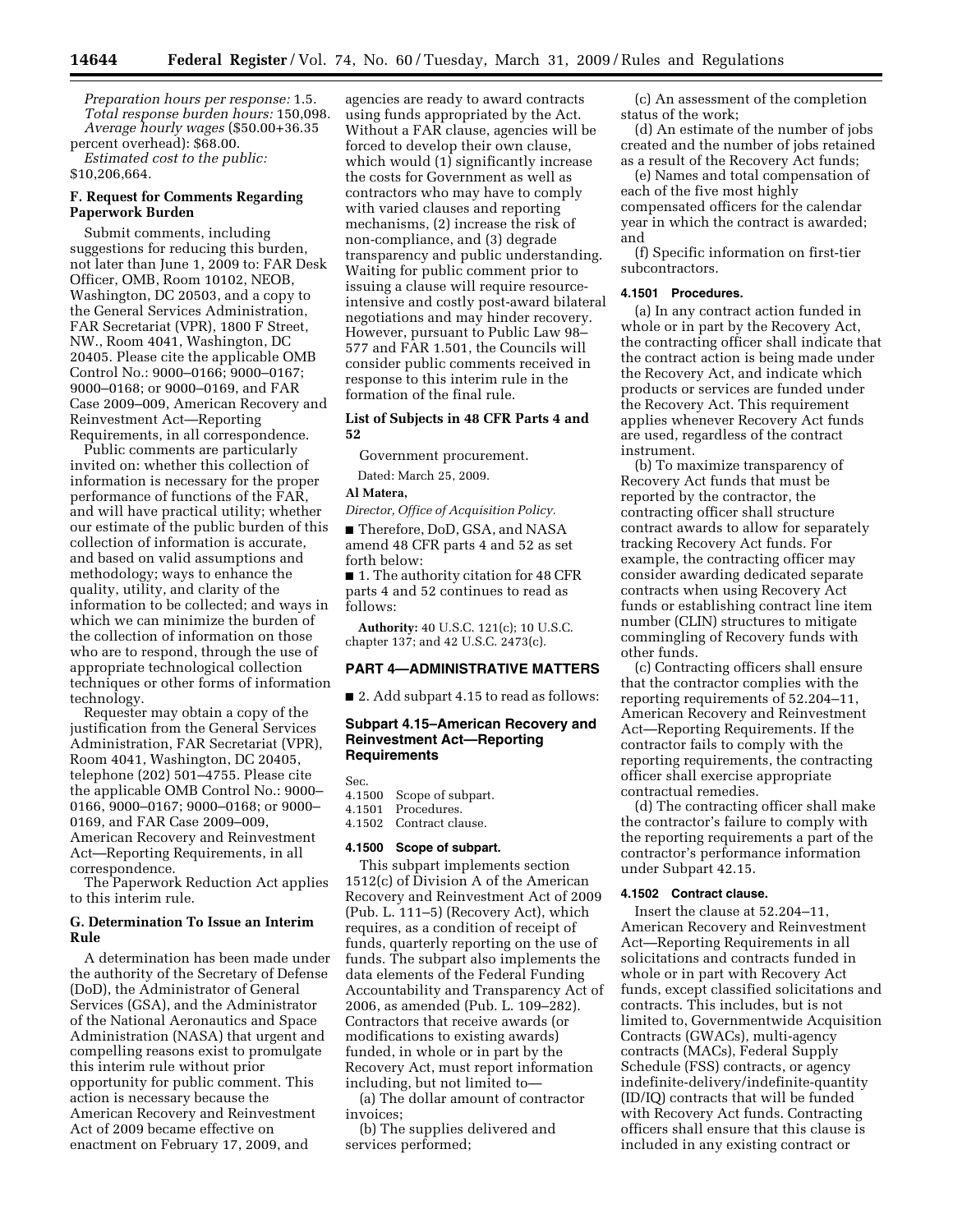order that will be funded with Recovery Act funds. Contracting officers may not use Recovery Act funds on existing contracts and orders if the clause at 52.204–11 is not incorporated.

# **PART 52—SOLICITATION PROVISIONS AND CONTRACT CLAUSES**

■ 3. Add section 52.204–11 to read as follows:

#### **52.204–11 American Recovery and Reinvestment Act—Reporting Requirements**

As prescribed in 4.1502, insert the following clause:

## **American Recovery and Reinvestment Act—Reporting Requirements (MAR 2009)**

(a) *Definitions*. As used in this clause— *Contract*, as defined in FAR 2.101, means a mutually binding legal relationship obligating the seller to furnish the supplies or services (including construction) and the buyer to pay for them. It includes all types of commitments that obligate the Government to an expenditure of appropriated funds and that, except as otherwise authorized, are in writing. In addition to bilateral instruments, contracts include (but are not limited to) awards and notices of awards; job orders or task letters issued under basic ordering agreements; letter contracts; orders, such as purchase orders, under which the contract becomes effective by written acceptance or performance; and bilateral contract modifications. Contracts do not include grants and cooperative agreements covered by 31 U.S.C. 6301, *et seq*. For discussion of various types of contracts, see FAR Part 16.

*First-tier subcontract* means a subcontract awarded directly by a Federal Government prime contractor whose contract is funded by the Recovery Act.

*Jobs created* means an estimate of those new positions created and filled, or previously existing unfilled positions that are filled, as a result of funding by the American Recovery and Reinvestment Act of 2009 (Recovery Act). This definition covers only prime contractor positions established in the United States and outlying areas (see definition in FAR 2.101). The number shall be expressed as ''full-time equivalent'' (FTE), calculated cumulatively as all hours worked divided by the total number of hours in a full-time schedule, as defined by the contractor. For instance, two full-time employees and one part-time employee working half days would be reported as 2.5 FTE in each calendar quarter.

*Jobs retained* means an estimate of those previously existing filled positions that are retained as a result of funding by the American Recovery and Reinvestment Act of 2009 (Recovery Act). This definition covers only prime contractor positions established in the United States and outlying areas (see definition in FAR 2.101). The number shall be expressed as ''full-time equivalent'' (FTE), calculated cumulatively as all hours worked

divided by the total number of hours in a full-time schedule, as defined by the contractor. For instance, two full-time employees and one part-time employee working half days would be reported as 2.5 FTE in each calendar quarter.

*Total compensation* means the cash and noncash dollar value earned by the executive during the contractor's past fiscal year of the following (for more information see 17 CFR 229.402(c)(2)):

(1) *Salary and bonus.* 

(2) *Awards of stock, stock options, and stock appreciation rights*. Use the dollar amount recognized for financial statement reporting purposes with respect to the fiscal year in accordance with the Statement of Financial Accounting Standards No. 123 (Revised 2004) (FAS 123R), Shared Based Payments.

(3) *Earnings for services under non-equity incentive plans*. Does not include group life, health, hospitalization or medical reimbursement plans that do not discriminate in favor of executives, and are available generally to all salaried employees.

(4) *Change in pension value*. This is the change in present value of defined benefit and actuarial pension plans.

*(5) Above-market earnings on deferred compensation which is not tax-qualified.* 

(6). *Other compensation*. For example, severance, termination payments, value of life insurance paid on behalf of the employee, perquisites or property if the value for the executive exceeds \$10,000.

(b) This contract requires the contractor to provide products and/or services that are funded under the American Recovery and Reinvestment Act of 2009 (Recovery Act). Section 1512(c) of the Recovery Act requires each contractor to report on its use of Recovery Act funds under this contract. These reports will be made available to the public.

(c) Reports from contractors for all work funded, in whole or in part, by the Recovery Act, and for which an invoice is submitted prior to June 30, 2009, are due no later than July 10, 2009. Thereafter, reports shall be submitted no later than the 10th day after the end of each calendar quarter.

(d) The Contractor shall report the following information, using the online reporting tool available at *http:// www.FederalReporting.gov*.

(1) The Government contract and order number, as applicable.

(2) The amount of Recovery Act funds invoiced by the contractor for the reporting period. A cumulative amount from all the reports submitted for this action will be maintained by the government's on-line reporting tool.

(3) A list of all significant services performed or supplies delivered, including construction, for which the contractor invoiced in this calendar quarter.

(4) Program or project title, if any.

(5) A description of the overall purpose and expected outcomes or results of the contract, including significant deliverables and, if appropriate, associated units of measure.

(6) An assessment of the contractor's progress towards the completion of the overall purpose and expected outcomes or results of the contract (*i.e*., not started, less than 50 percent completed, completed 50 percent or more, or fully completed). This covers the contract (or portion thereof) funded by the Recovery Act.

(7) A narrative description of the employment impact of work funded by the Recovery Act. This narrative should be cumulative for each calendar quarter and only address the impact on the contractor's workforce. At a minimum, the contractor shall provide—

(i) A brief description of the types of jobs created and jobs retained in the United States and outlying areas (see definition in FAR 2.101). This description may rely on job titles, broader labor categories, or the contractor's existing practice for describing jobs as long as the terms used are widely understood and describe the general nature of the work; and

(ii) An estimate of the number of jobs created and jobs retained by the prime contractor, in the United States and outlying areas. A job cannot be reported as both created and retained.

(8) Names and total compensation of each of the five most highly compensated officers of the Contractor for the calendar year in which the contract is awarded if—

(i) In the Contractor's preceding fiscal year, the Contractor received—

(A) 80 percent or more of its annual gross revenues from Federal contracts (and subcontracts), loans, grants (and subgrants) and cooperative agreements; and

 $(B)$  \$25,000,000 or more in annual gross revenues from Federal contracts (and subcontracts), loans, grants (and subgrants) and cooperative agreements; and

(ii) The public does not have access to information about the compensation of the senior executives through periodic reports filed under section 13(a) or 15(d) of the Securities Exchange Act of 1934 (15 U.S.C. 78m(a), 78o(d)) or section 6104 of the Internal Revenue Code of 1986.

(9) For subcontracts valued at less than \$25,000 or any subcontracts awarded to an individual, or subcontracts awarded to a subcontractor that in the previous tax year had gross income under \$300,000, the Contractor shall only report the aggregate number of such first tier subcontracts awarded in the quarter and their aggregate total dollar amount.

(10) For any first-tier subcontract funded in whole or in part under the Recovery Act, that is over \$25,000 and not subject to reporting under paragraph 9, the contractor shall require the subcontractor to provide the information described in  $(i)$ ,  $(ix)$ ,  $(x)$ , and  $(xi)$ below to the contractor for the purposes of the quarterly report. The contractor shall advise the subcontractor that the information will be made available to the public as required by section 1512 of the Recovery Act. The contractor shall provide detailed information on these first-tier subcontracts as follows:

(i) Unique identifier (DUNS Number) for the subcontractor receiving the award and for the subcontractor's parent company, if the subcontractor has a parent company.

(ii) Name of the subcontractor.